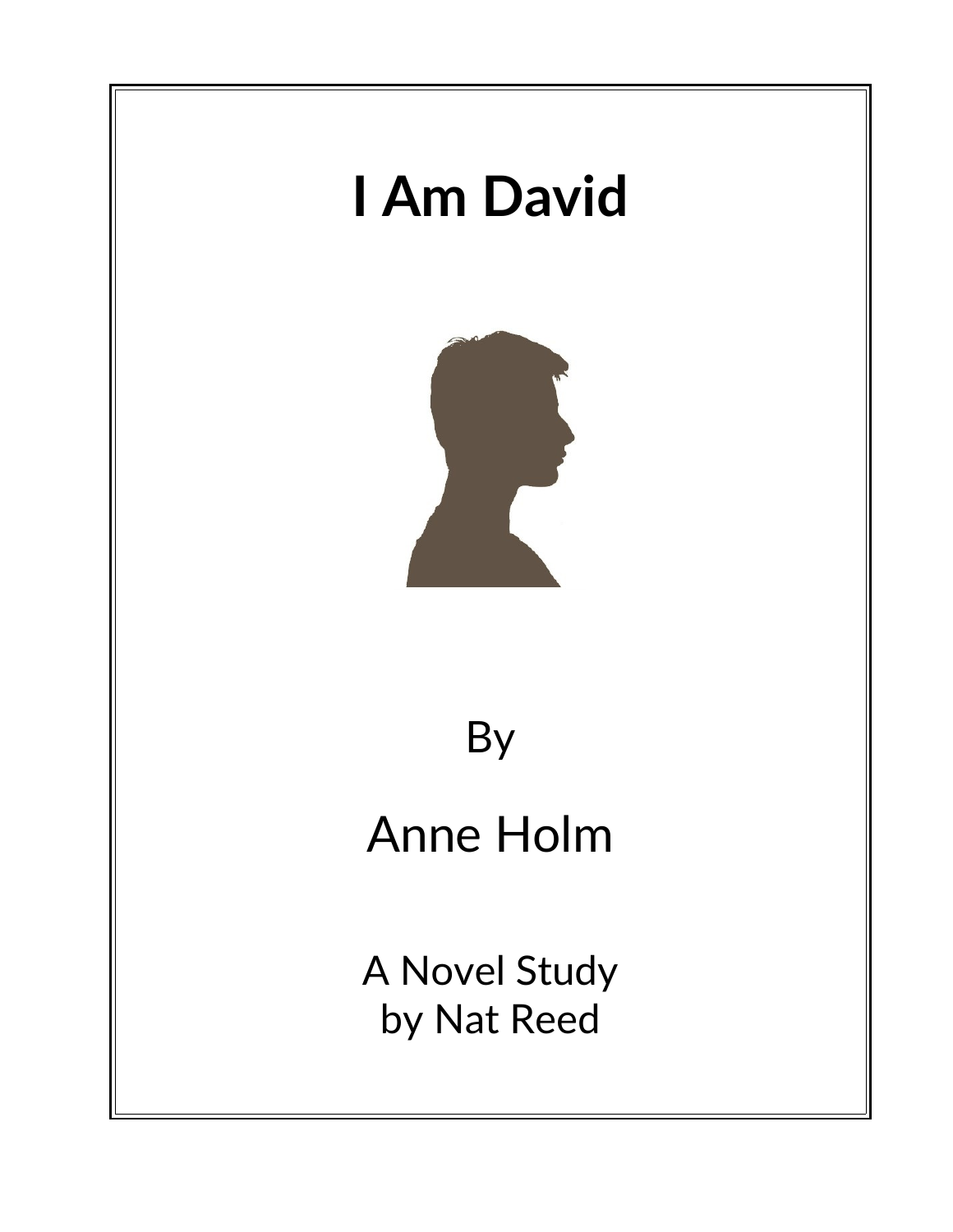# **I Am David** *By Anne Holm*



**Table of Contents**

| Suggestions and Expectations | 3  |
|------------------------------|----|
|                              |    |
| List of Skills               | 4  |
|                              |    |
| Synopsis / Author Biography  | 5  |
|                              |    |
| <b>Student Checklist</b>     | 6  |
|                              |    |
| Reproducible Student Booklet |    |
|                              |    |
| Answer Key                   | 62 |

**About the author:** Nat Reed was a member of the teaching profession for more than 35 years. He was a full-time instructor at Trent University in the Teacher Education Program for nine years. For more information on his work and literature, visit [novelstudies.org.](http://www.novelstudies.org/)

> Copyright © 2013 Nat Reed Revisions Completed in 2021 All rights reserved by author. Permission to copy for single classroom use only. Electronic distribution limited to single classroom use only. Not for public display.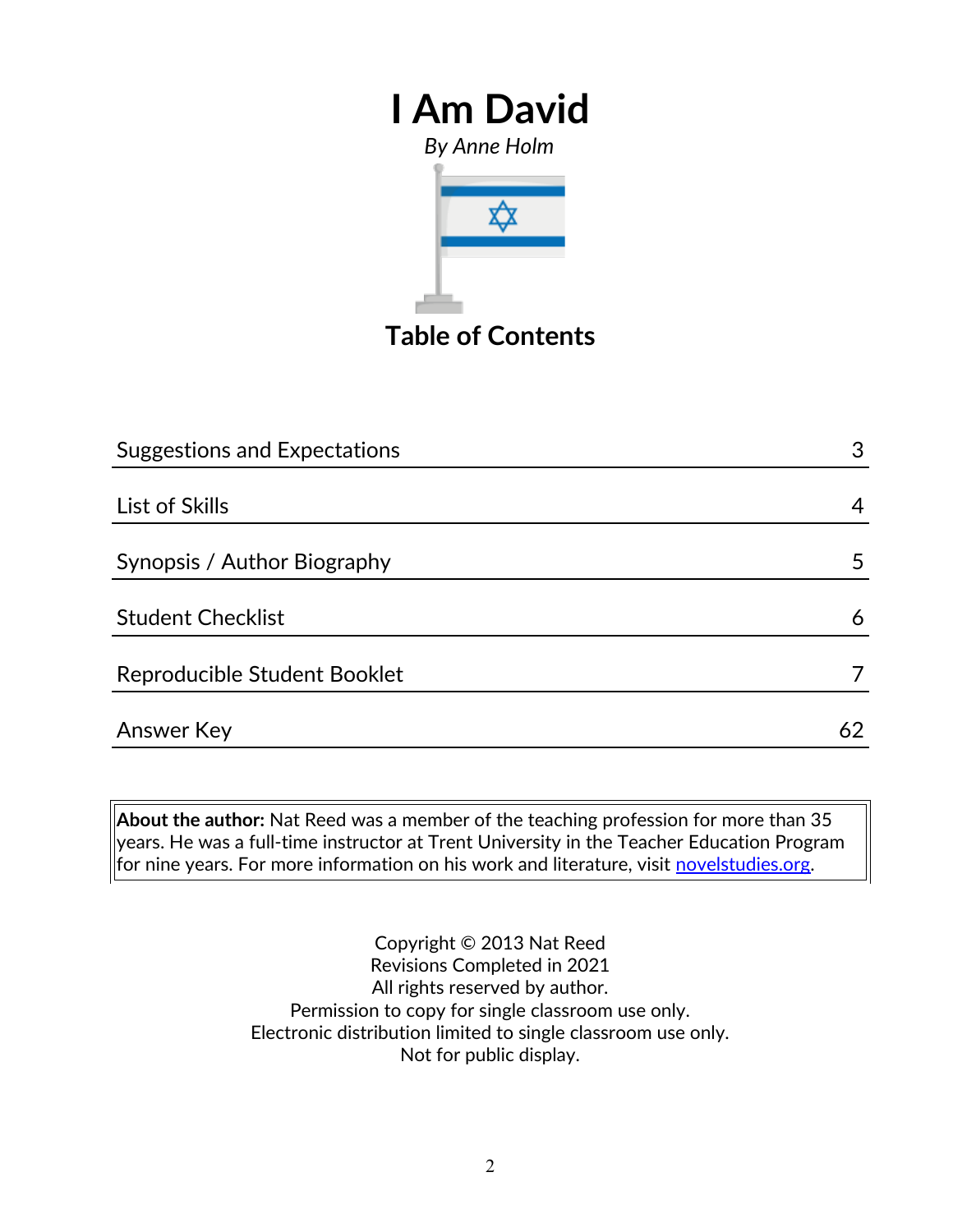

### **Suggestions and Expectations**

This 66 page curriculum unit can be used in a variety of ways. Each chapter of the novel study focuses on one chapter of *I Am David* and is comprised of four different activities:

- Before You Read
- Vocabulary Building
- Comprehension Questions
- Language and Extension Activities

A portfolio cover (page 7) as well as a Checklist (page 6) are included so that students may track their completed work.

Every activity need not be completed by all students.

### **Links with the Common Core Standards (U.S.)**

Many of the activities included in this curriculum unit are supported by the Common Core Standards. For instance the *Reading Standards for Literature, Grade 5*, makes reference to

a) determining the meaning of words and phrases. . . including figurative language;

b) explaining how a series of chapters fits together to provide the overall structure;

c) compare and contrast two characters;

d) determine how characters … respond to challenges;

e) drawing inferences from the text;

f) determining a theme of a story . . . **and many others.**

**Themes** which may be taught in conjunction with the novel include perseverance, courage, sacrifice, loyalty, personal growth, overcoming difficulty, Communism, concentration camps.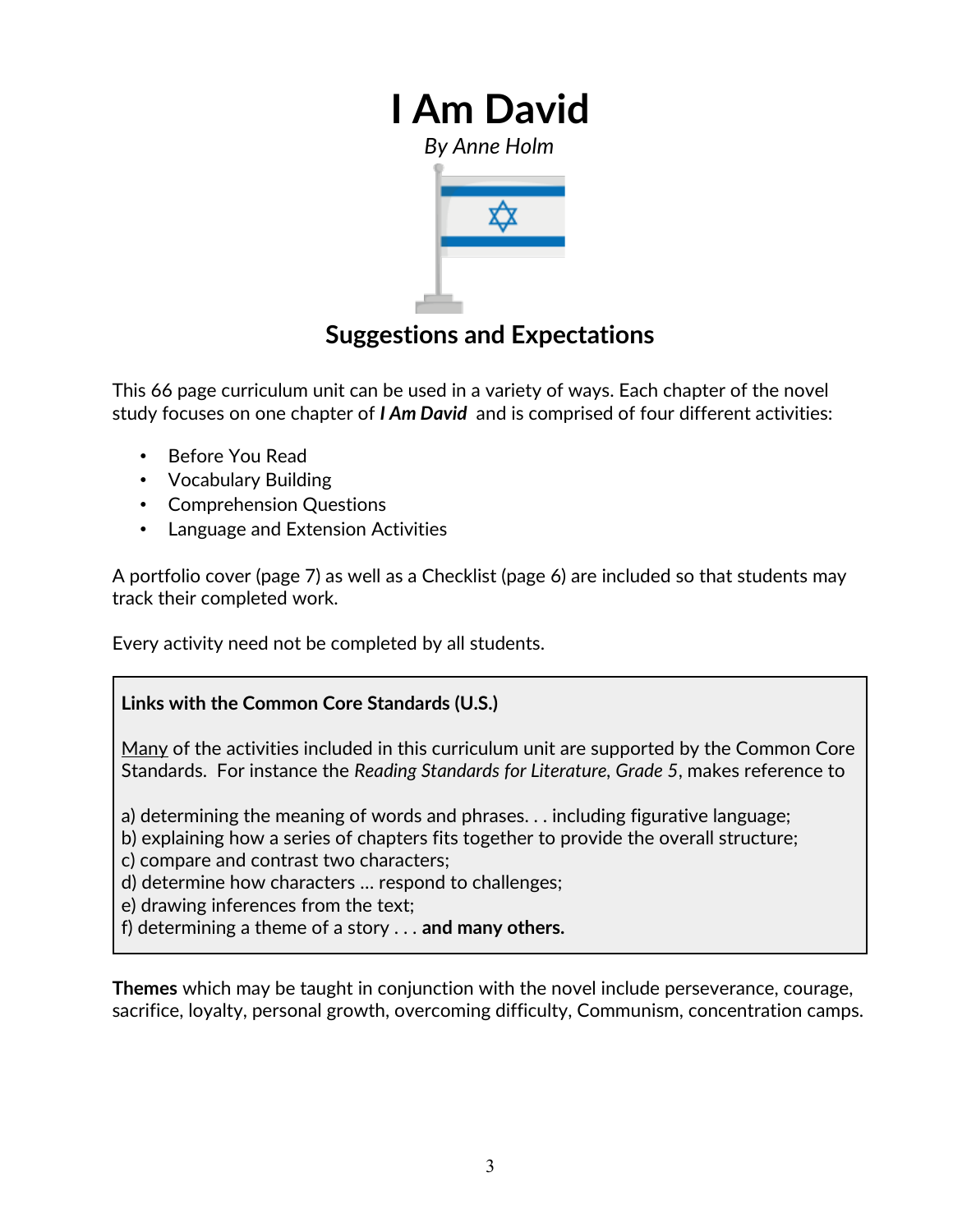# **I Am David**

*By Anne Holm*

## **List of Skills**

### **Vocabulary Development**

- 1. Locating descriptive words/phrases 8. Use of singular / plural nouns
- 2. Listing synonyms/homonyms 9. Listing compound words
- 3. Identifying/creating *alliteration* 10. Identifying parts of speech
- 4. Use of capitals and punctuation 11. Determining alphabetical order
- 
- 6. Identify *personification*. 13. Identify/create *similes*
- 7. Working with anagrams.

#### **Setting Activities**

1. Summarize the details of a setting

#### **Plot Activities**

- 
- 2. Identify conflict in the story 4. Five W's Chart

#### **Character Activities**

- 
- 

### **Creative and Critical Thinking**

- 
- 
- 3. Write a letter to a friend 7. Write a book review
- 4. Complete an Observation Chart 8. Complete a KWS Chart

### **Art Activities**

- 
- 
- 
- 
- 
- 
- 5. Identifying syllables 12. Identification of root words
	-

- 1. Complete a *time line* of events 3. Identify the climax of the novel.
	-
- 1. Determine character traits 3. Relating personal experiences
- 2. Protagonists 4. Comparing two Characters
- 1. Research 5. Conduct an interview
- 2. Write a newspaper story 6. Write a description of personal feelings
	-
	-
- 1. A Storyboard 3. Design a cover for the novel
- 2. Create a collage 2. Create a collage 4. Design an Information Card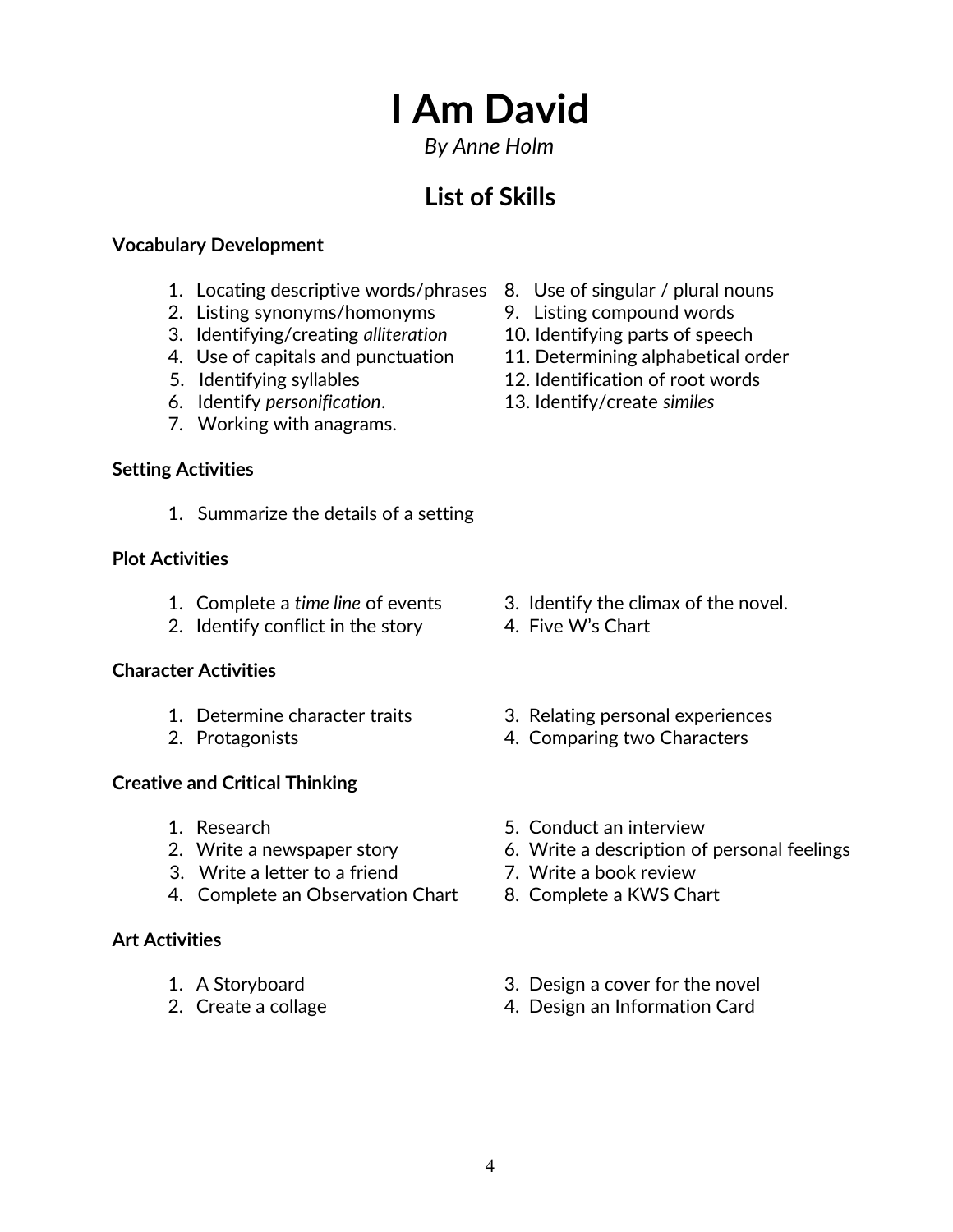

David lay quite still in the darkness of the camp, waiting for the signal.

 "You must get away tonight," the man had told him. "Stay awake so that you're ready just before the guard is changed. When you see me strike a match, the current will be cut off and you can climb over – you'll have half a minute for it, no more."

 David escapes from a concentration camp and flees across Europe. He is utterly alone – who can he trust? What will await him back home?

And all the while he knows that *they* may catch up with him… [Courtesy of the publisher]

### **Author Biography** *Anne Holm*

**Anne Holm**, born **Else Anne Lise Jørgensen** in [Oksbøl,](http://en.wikipedia.org/w/index.php?title=Oksb%C3%B8l&action=edit&redlink=1) Denmark (Sept 10, 1922 – Dec 27, 1998) was a [Danish](http://en.wikipedia.org/wiki/Denmark) [journalist](http://en.wikipedia.org/wiki/Journalist) and [children's writer.](http://en.wikipedia.org/wiki/Children) Her books were written mainly for young readers, although they are also quite popular with adults. Her best known book is *[I Am David](http://en.wikipedia.org/wiki/I_Am_David)* (1963) which was also published as North to Freedom. It won the [ALA Notable Book](http://en.wikipedia.org/wiki/ALA_Notable_Book) award in 1965, the 1963 Best Scandinavian Children's Book \award and the Boys Club of America Junior Book Award Gold Medal. She also wrote *Peter* (1966), which tells the story of a teenage boy who travels in time to ancient Greece and medieval England.

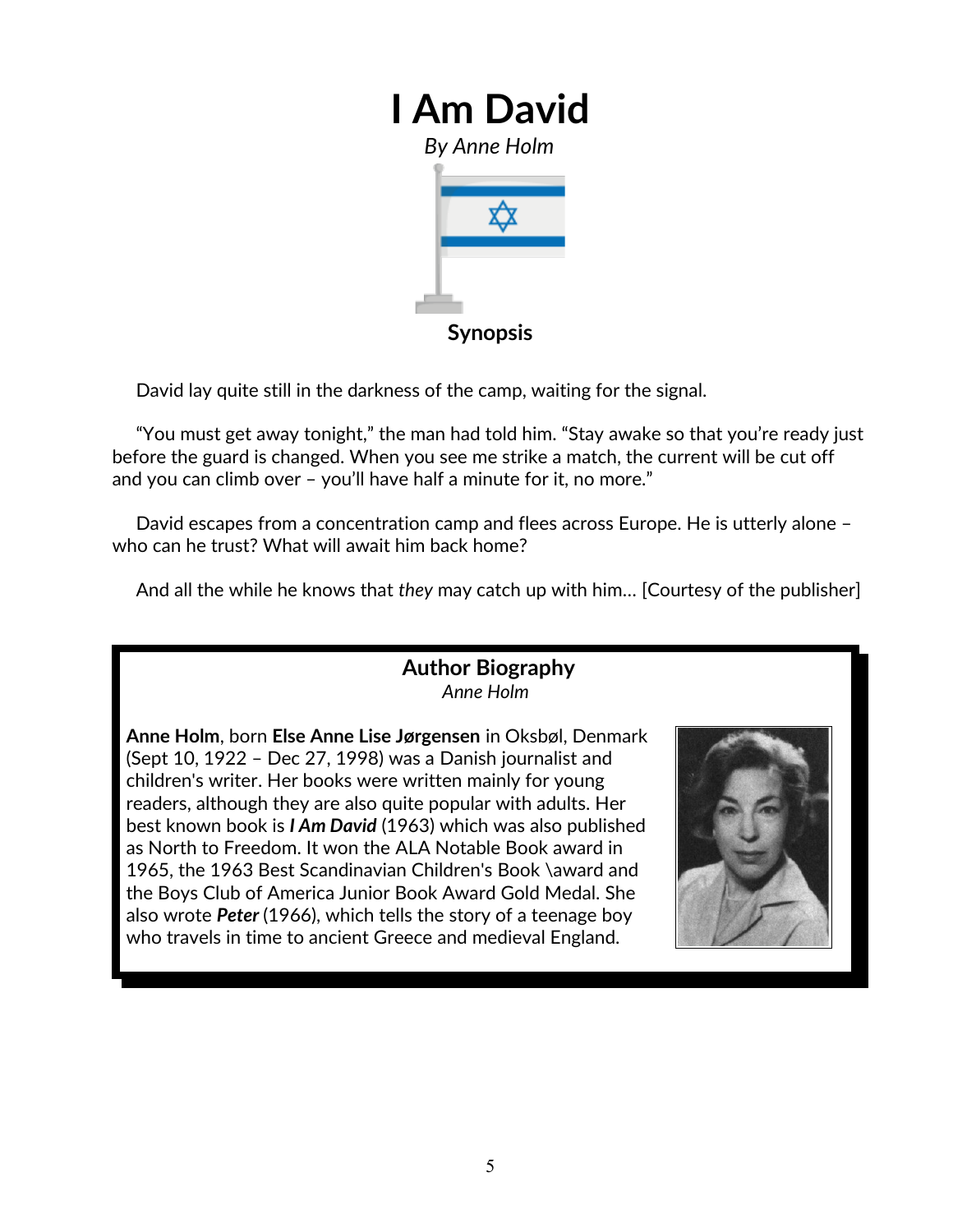# **I Am David**



**Student Checklist**

Student Name

| Assignment | Grade / Level | Comments |
|------------|---------------|----------|
|            |               |          |
|            |               |          |
|            |               |          |
|            |               |          |
|            |               |          |
|            |               |          |
|            |               |          |
|            |               |          |
|            |               |          |
|            |               |          |
|            |               |          |
|            |               |          |
|            |               |          |
|            |               |          |
|            |               |          |
|            |               |          |
|            |               |          |
|            |               |          |
|            |               |          |
|            |               |          |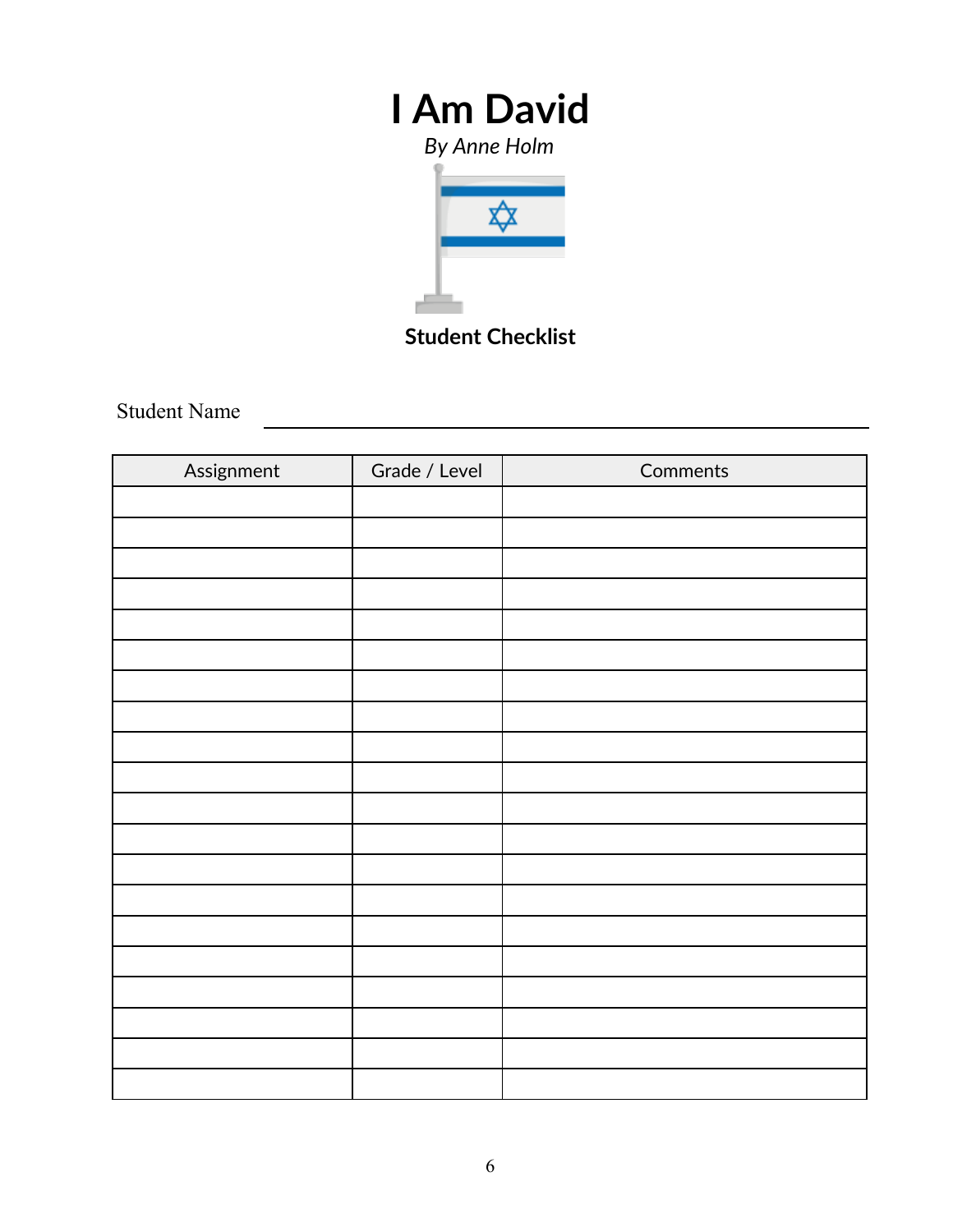# **I Am David**



*By Anne Holm*

Name: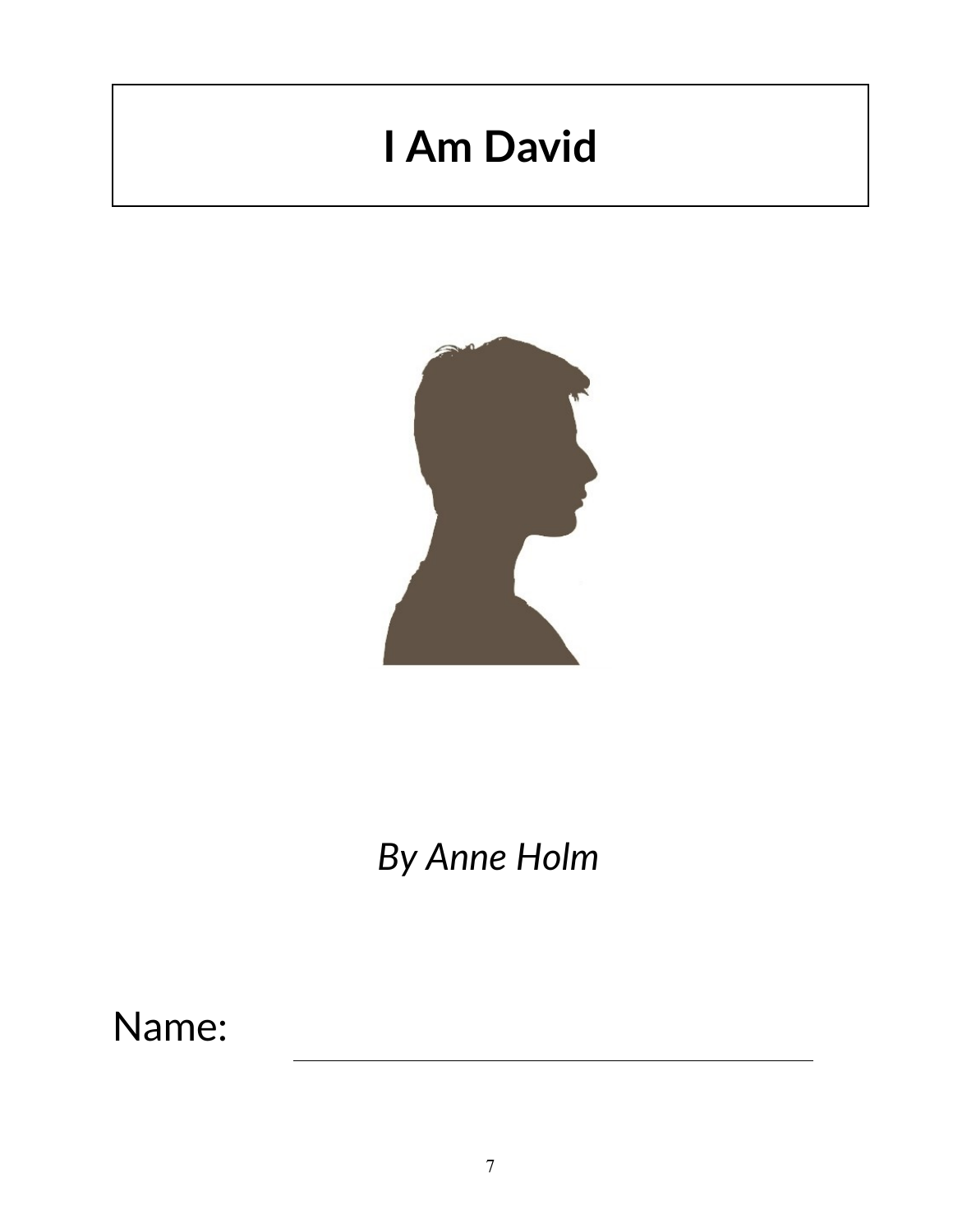## **I Am David** *By Anne Holm*

## **Chapter 1**

### **Before you read the chapter**:

The **protagonist** in most novels features the main character or "good guy". The main protagonist of *I Am David* is a fascinating young boy, David, who is a prisoner in a Communist concentration camp. Think back on some of your favorite characters from past novels you have read or movies you've seen. What do you think makes for an especially interesting protagonist?

## **Vocabulary:**

Choose a word from the list to complete each sentence.

| interfere   | intended | repulsive | accustomed    | penetrate |
|-------------|----------|-----------|---------------|-----------|
| catastrophe | disposal | obstacle  | imperceptible | partition |

- 1. The warden never \_\_\_\_\_\_\_\_\_\_\_\_\_\_\_\_ for the prisoners to be deprived of their supper.
- 2. The two farmers built a rock wall to act as a \_\_\_\_\_\_\_\_\_\_\_\_\_\_\_\_\_between their fields.
- 3. The whisper of the hummingbird's wings was \_\_\_\_\_\_\_\_\_\_\_\_\_\_\_\_\_\_ to the listeners.
- 4. The of the explosives will have to be done with great care.
- 5. Within five minutes my mother will \_\_\_\_\_\_\_\_\_\_\_\_\_\_\_\_ with our conversation.
- 6. The steel-tipped arrow will likely \_\_\_\_\_\_\_\_\_\_\_\_\_\_\_\_\_ a suit of armor.
- 7. The moat proved to be a serious \_\_\_\_\_\_\_\_\_\_\_\_\_\_\_\_\_\_ to the attackers.
- 8. The spread of small pox was a \_\_\_\_\_\_\_\_\_\_\_\_\_\_\_\_ to the people of Europe.
- 9. The neighbors soon became \_\_\_\_\_\_\_\_\_\_\_\_\_\_ to the noise of the construction.
- 10. I found the very thought of eating an octopus to be quite \_\_\_\_\_\_\_\_\_\_\_\_\_\_\_\_.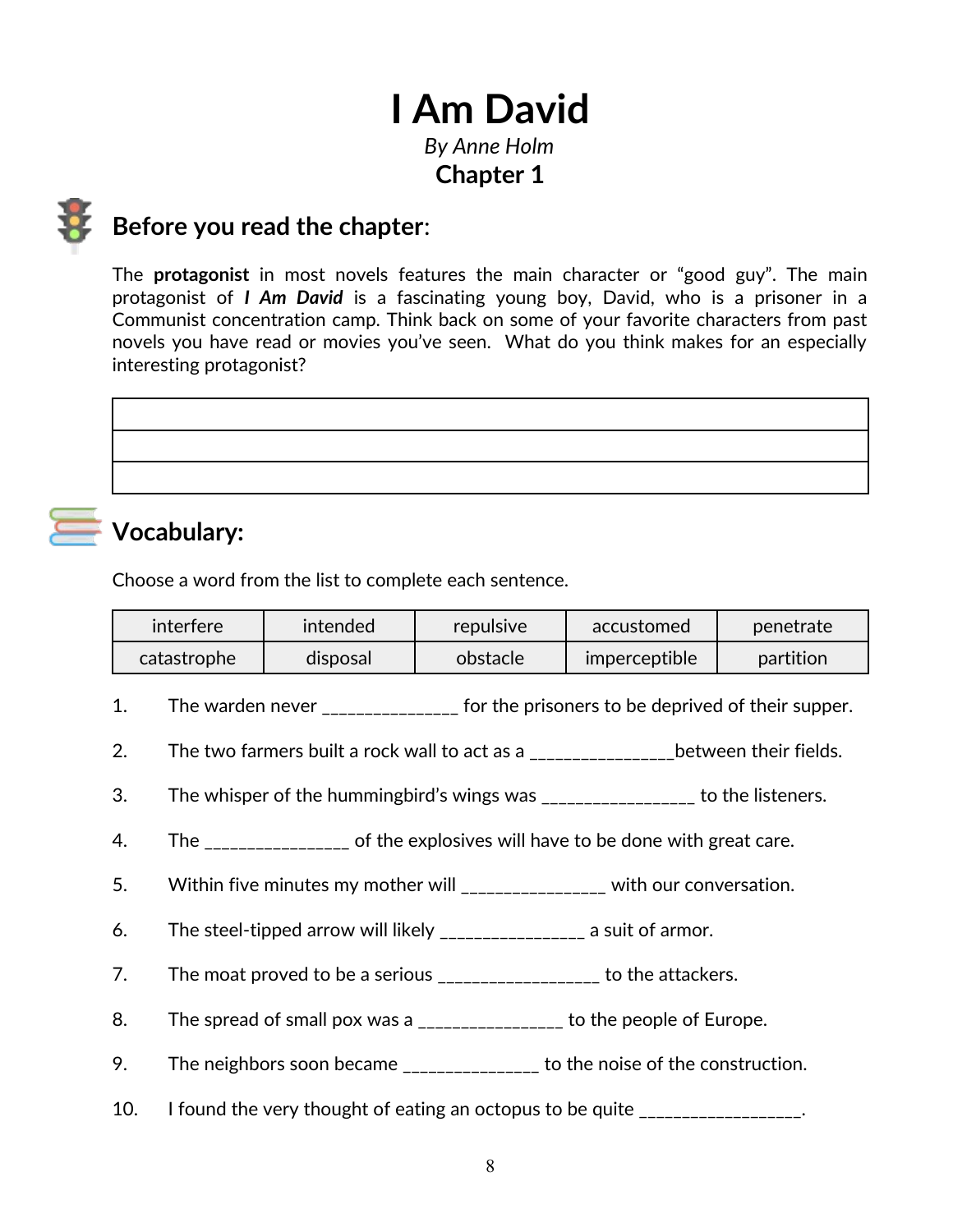

1. Anne Holm is a very skillful writer. What **atmosphere** does she create in the very opening paragraph of this novel?

2. Describe the **setting** at the beginning of Chapter One.

3. As the novel opens, what was David being urged to do? What was David's opinion of the man who was urging him to do this?

**Good to Know**

**Salonica** (Thessalonica) is the second largest city in Greece. Today the metropolitan area of the city has a population of over one million people. It is considered as the cultural center of the country. Two of the books of the Bible are addressed to the church in Thessalonica.

4. Cite one example of David's courage in this chapter.

5. David used a \_\_\_\_\_\_\_\_\_\_\_\_\_\_\_ to guide him on his journey. He was told to travel south until he reached the city of \_\_\_\_\_\_\_\_\_\_\_\_\_\_\_\_.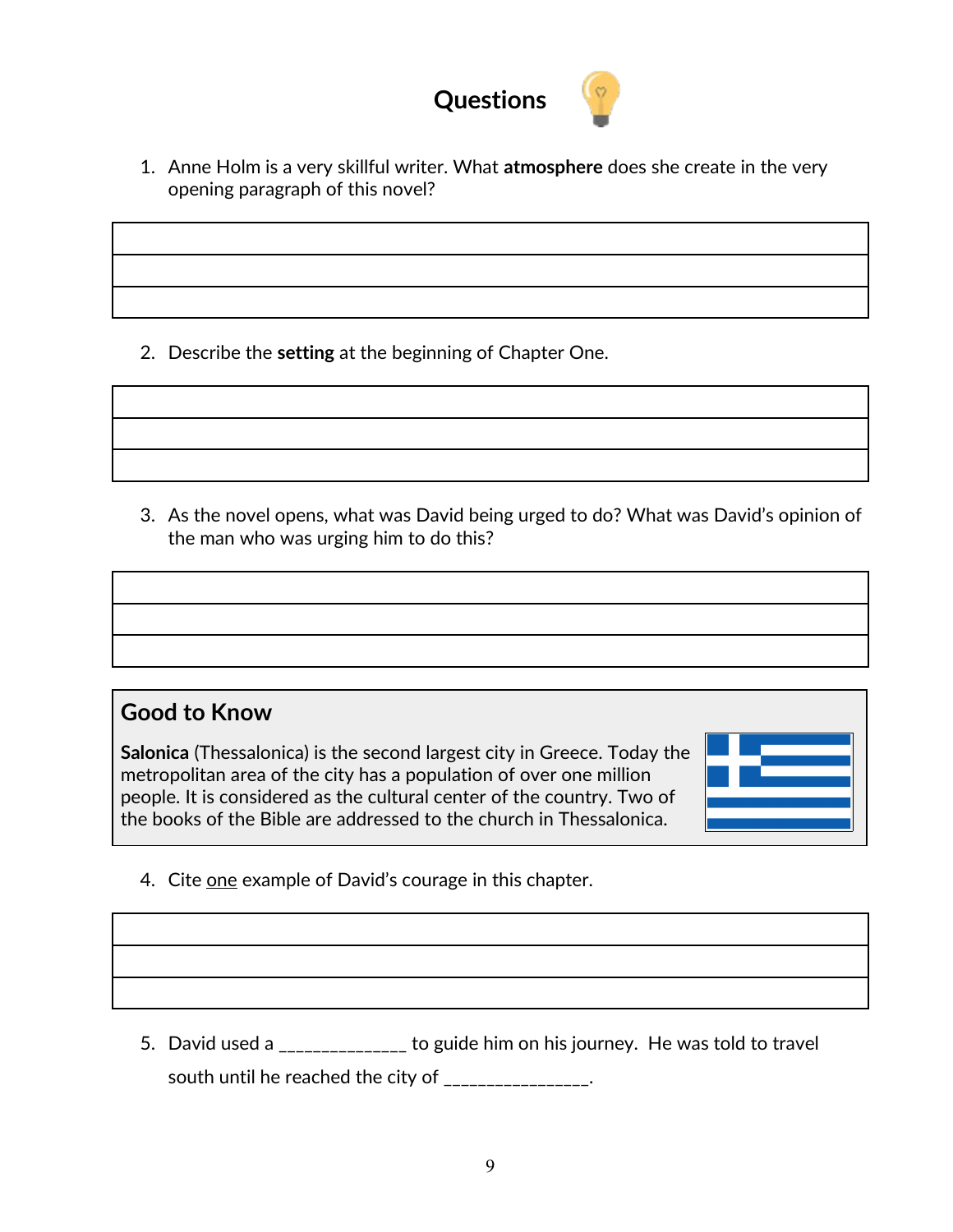6. Describe how by taking a serious risk, David was able to speed up his journey.

7. Why do you think that David hadn't allowed himself to think of Johannes for the past three years?

9. Describe in detail how David reached Italy from Salonica, Greece.

8. Johannes died of a \_\_\_\_\_\_\_\_\_\_\_\_\_\_\_\_\_\_\_\_\_\_\_\_\_\_\_\_.

10.When David finally reached the shores of Italy at the end of Chapter One, what impressed him the most?

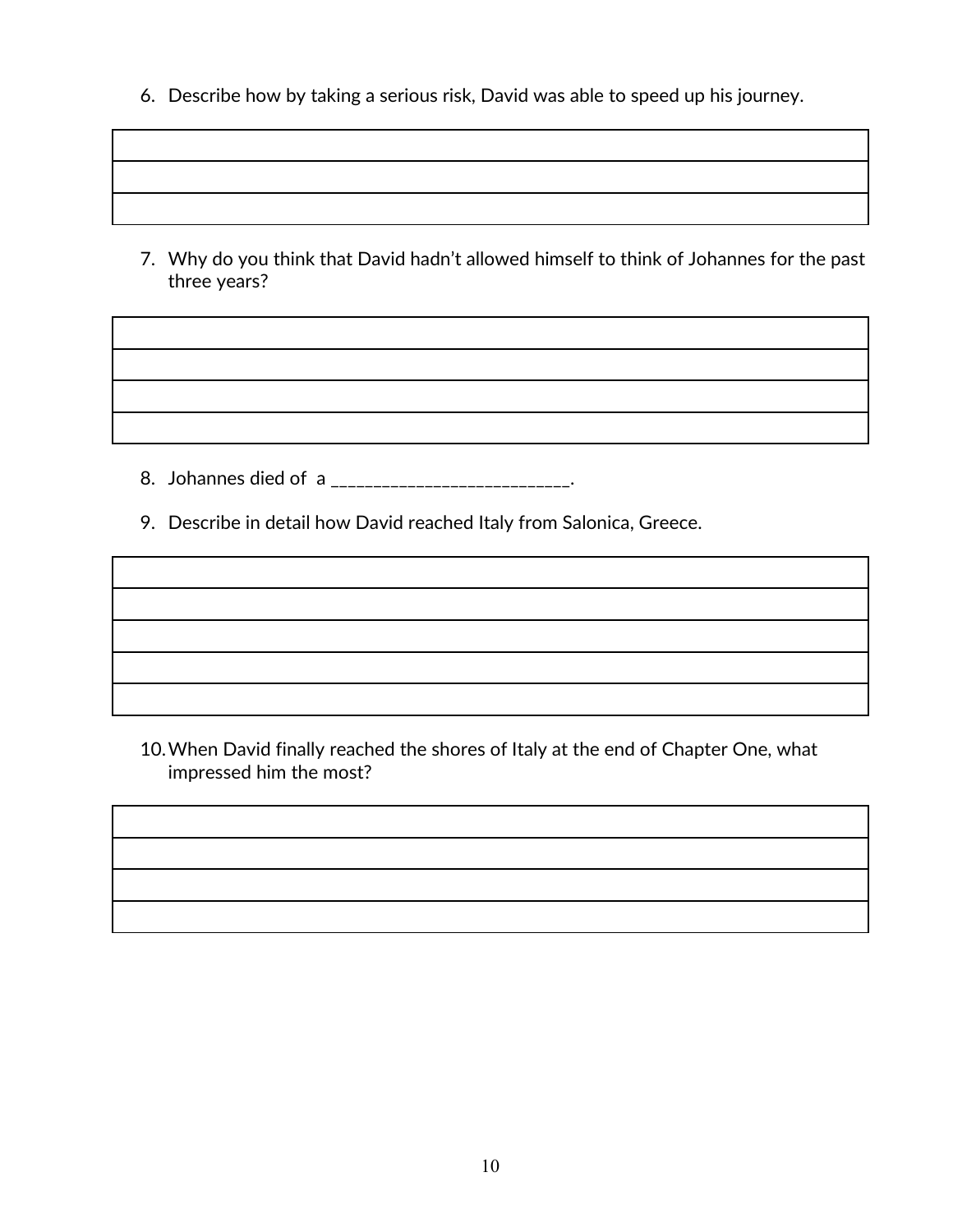## **Language Activities**



**A***.* **Personification** is giving human qualities to something that is not human. An example from Chapter 1: *… when fear grew to a sharp-pointed terror…* In this example **fear** is personified – *growing* as if it were a living thing.

a) Why do you think personification is a literary device used by many authors?

b) Create your own example of personification.

c) Bonus: Keep your eyes open for another example of personification. When you find one, come back to this page and record it below.

**B***.* Write the plural of the following nouns from this chapter. Careful – you may wish to consult a dictionary for some of these words.

| <b>Singular Noun</b> | <b>Plural Noun</b> |
|----------------------|--------------------|
| man                  |                    |
| match                |                    |
| knife                |                    |
| victory              |                    |
| person               |                    |
| tooth                |                    |
| lorry                |                    |
| Italian              |                    |
| body                 |                    |
| beauty               |                    |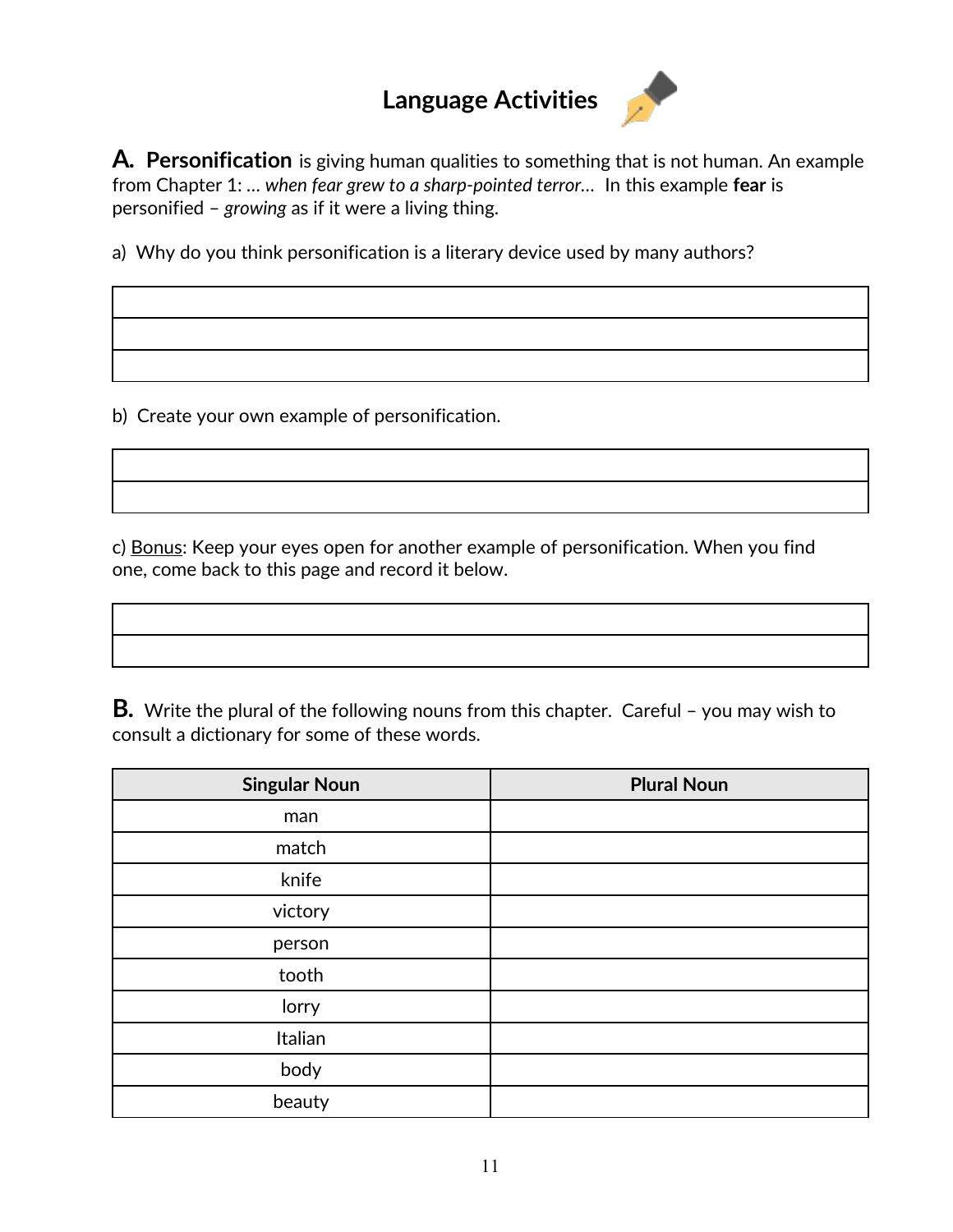## **C***.* **Anagrams**

An **anagram** is a word that is formed by changing the order of the letters of another word. For example, the letters in the word **PAN** can also form the word **NAP**. Follow these directions to form the anagrams:



a) read the clue in the right-hand column.

b) Using the word in the left-hand column move the letters around in any order, but you must use all the letters.

Each of the words in the left-hand column are found in the first chapter.

| Word   | Anagram | Clue                        |
|--------|---------|-----------------------------|
| spoke  |         | Prods.                      |
| others |         | Fired again.                |
| table  |         | Sound made by a sheep.      |
| partly |         | Not very much of something. |
| later  |         | Change.                     |
| bread  |         | Removed clothing.           |

**D***.*Find three examples of the following parts of speech from this chapter.

| <b>Nouns</b> | <b>Verbs</b> | <b>Adjectives</b> |
|--------------|--------------|-------------------|
|              |              |                   |
|              |              |                   |
|              |              |                   |
|              |              |                   |
|              |              |                   |
|              |              |                   |
|              |              |                   |
|              |              |                   |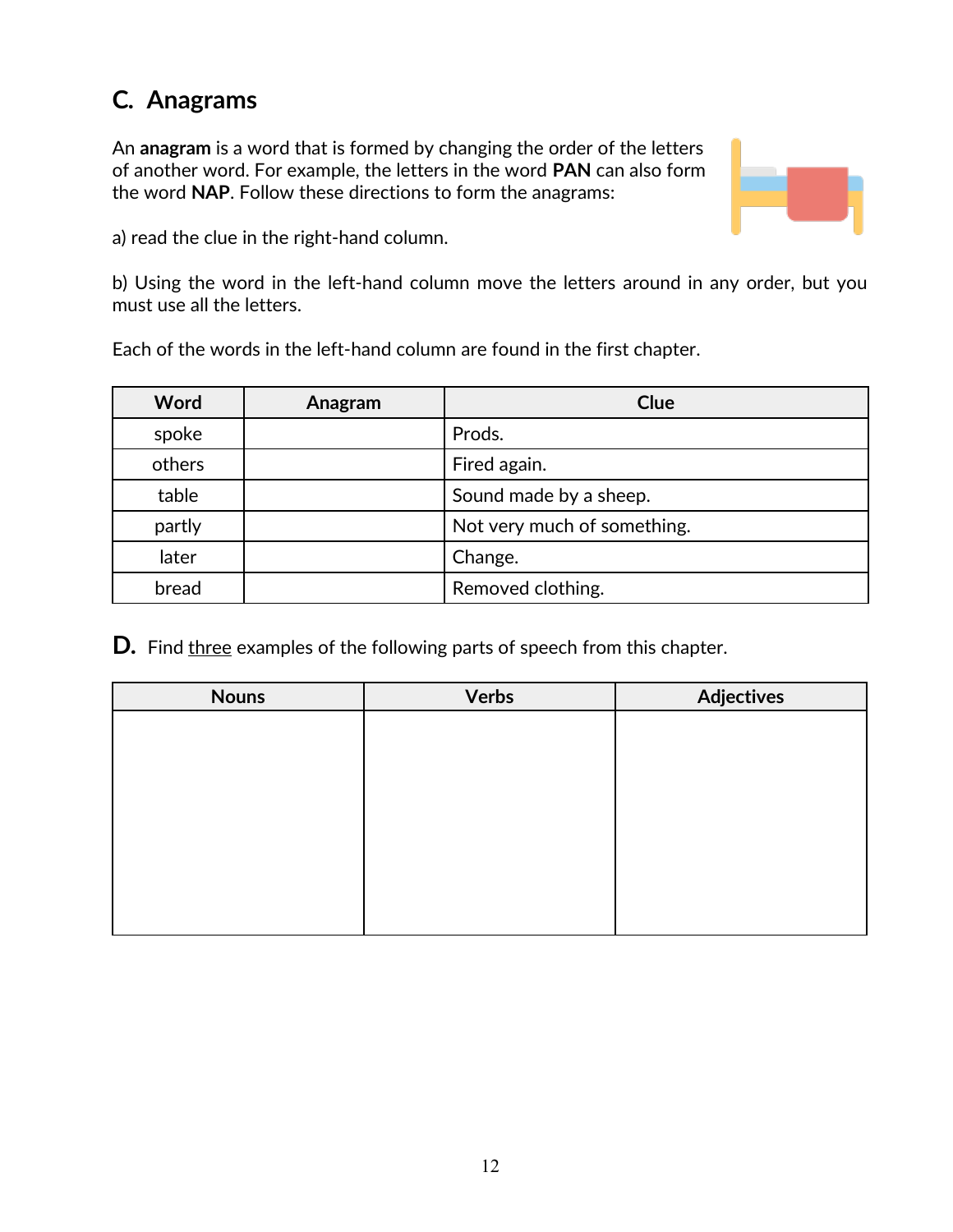# **Extension Activities**



### **Storyboard**

A storyboard is a series of pictures that tell about an important event in a story. A storyboard can tell the story of only one scene – or the entire novel.

Complete the storyboard below illustrating the events described in the first chapter of *I Am David*. You may wish to practice your drawings on a separate piece of paper.